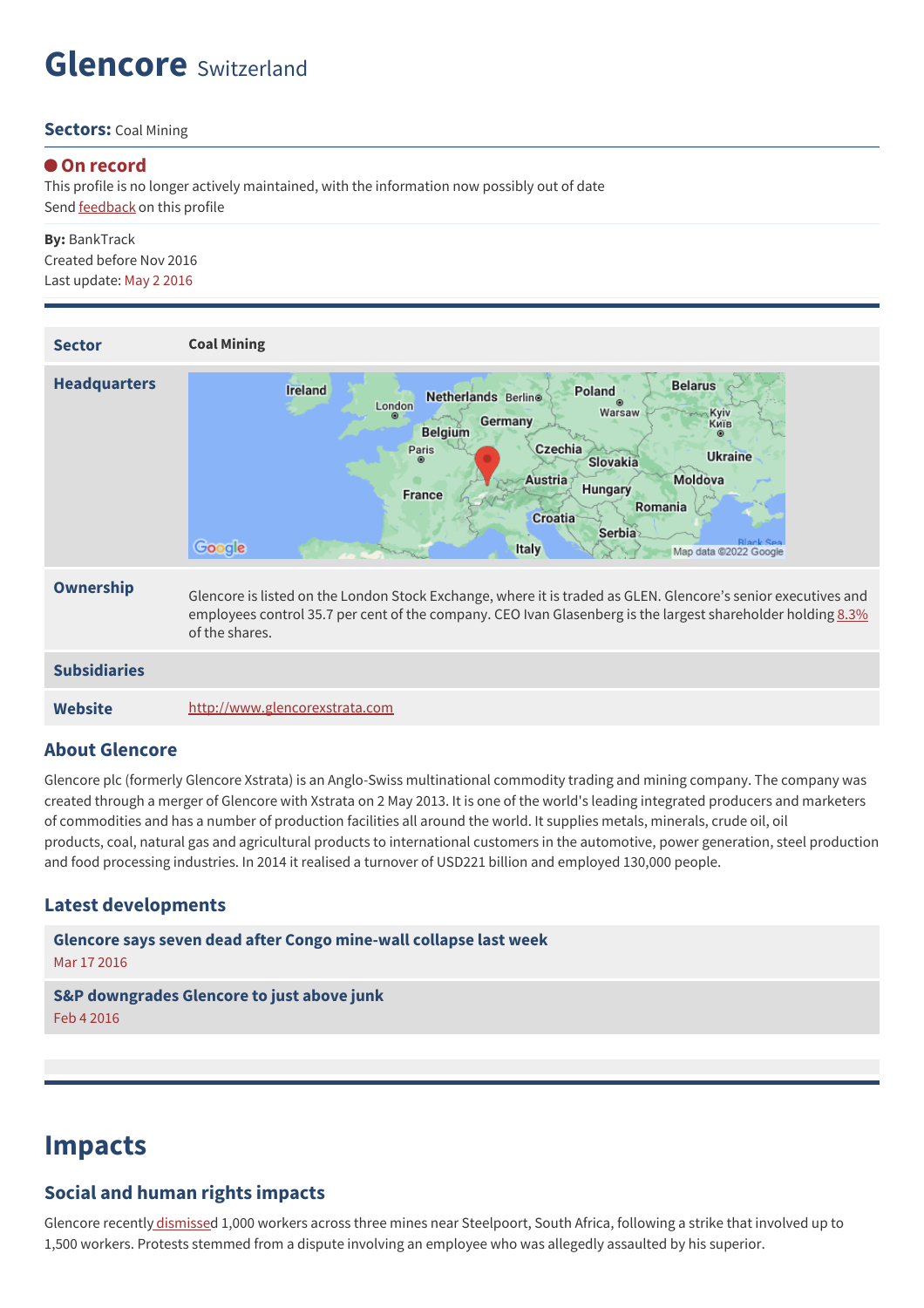The Glencore coal mines in Columbia are causing serious problems: human right violations, financing of [paramilitary](http://www.paxforpeace.nl/our-work/programmes/mining-and-conflict-in-colombia) groups, massive conflicts with the unions and unionist who face multiple death threats.

Sagittarius Mines Inc. (SMI), a 62.5% subsidiary of Xstrata Copper, runs theTampakan [Copper-Gold](https://www.banktrack.org/company/download/dirty_profits_ii/dirty_profits_ii.pdf) Project on the Philippine island of Mindanao. Commercial production is set to begin in 2019. The project requires that 5,000 indigenous people be resettled. It puts community livelihoods at risk and threatens vital water sources. Despite ongoing community protests and a provincial ban on open pit mining, the Environmental Management Bureau (EMB) certified the project's environmental compliance in February 2013. Earlier, in October 2012, soldiers killed an indigenous woman, Juvy Capion, and her two sons belonging to the B'laan, a tribalgroup that opposes the project. A court case against them was dismissed in October 2013. SMI reportedly funds military and paramilitary forces in several communities around the mine.

The Peruvian community of Espinar is engaged in an ongoing [dispute](https://www.banktrack.org/company/download/dirty_profits_ii/dirty_profits_ii.pdf) against Xstrata's Tintaya copper mine. Inhabitants allege that the mine has contaminated local water and soil with heavy metals. People believe that this contamination is linked to a recent increase in farm animal deformities. Multiple studies by private and state entities found elevated levels of contaminants including aluminum, arsenic, copper, iron, lithium, and manganese in water and soil samples. A study conducted by Peruvian state authorities, that included 12,500 samples, concluded that 2.2% of the samples were severely contaminated and 52.71% contained at least one parameter that exceeded official thresholds. In response to these findings, Xstrata cited the "natural background mineralization present in the region." Espinar's mayor, Oscar Mollohuanca, believes that the Tintaya mine is responsible for this contamination. Antimine protests in May-June 2012 resulted in two deaths and multiple injuries. Mayor Mollohuanca was among those arrested for disturbing the public order. Peru's prime minister, Oscar Valdes, labeled the protesters as extremists and declared a state of emergency in the region, stripping inhabitants of many of their basic rights for 30 days.

In August 2012 in South Africa, subsidiary Lonmin was involved in one of the mos[tdeadly](https://www.banktrack.org/company/download/dirty_profits_ii/dirty_profits_ii.pdf) police clashes since the end of apartheid. The South African Police Services used violent force to subdue protestors at Lonmin's Marikana platinum mine, killing 34 and wounding 78. Workers were protesting for higher wages. In September 2013, South Africa's Marikana Commission of Inquiry discovered inconsistencies and falsehoods in police accounts of the incident that suggested doctoring. The Commission is still performing its investigation, however, it has advised the South African Police Services to consult with their legal advisors.

### **Environmental and climate impacts**

In Columbia, due to environmental air pollution, Glencore Prodeco has to resettle three communities, but is heavily delayed in this task. Prodeco has diverted rivers with tremendous impacts, destroying livelihoods.

In June 2013, a Peruvian Glencore Xstrata subsidiary (33.75%), the Antamina copper mine, wa[sfined](https://www.banktrack.org/company/download/dirty_profits_ii/dirty_profits_ii.pdf) USD77,000 for spilling 45 tons of toxic slurry into the neighboring community of Cajacay. The spill, which occurred in July 2012, caused extreme damage to the environment and poisoned around 350 residents, many of whom were children. Local inhabitants are currently considering taking legal action against the Antamina mine.

In 2011 it received an OECD [complaint](https://www.banktrack.org/company/download/dirty_profits_ii/dirty_profits_ii.pdf) lodged by the Center for Human Rights and Environment (CEDHA), which remains unsettled. CEDHA claims that Xstrata's Argentinian operations have had severe environmental impacts on permafrost and glaciers in the area and will destroy rock glaciers and permafrost in the region by 2013 if the project progresses as planned. Xstrata denies the existence of any permafrost or glaciers in the area. The case has been transferred to the Argentinian court system where it has suffered extreme delays due to Xstrata's unwillingness to cooperate and setbacks within the court system.

### **Other impacts**

The European Investment Bank [suspended](https://www.banktrack.org/company/download/dirty_profits_ii/dirty_profits_ii.pdf) loans to Glencore over governance concerns, particularly in connection with allegations of tax evasion at Glencore's Mopani Copper mine in Zambia. Although the investigation is complete, the EIB has restrained from publishing the results despite holding to its decision to let the loans remain frozen.

In March 2013, Reuters reported that Glencore possibly violated international trade restrictions by providing raw alumina to an Iranian firm that supplies Iran's nuclear program "in a manner that circumvents sanctions." Glencore is also suspected of being involved in a price fixing scandal to artificially inflate the price of aluminum. The United States' Commodity Futures Trading Commission has issued a "do not destroy" order pending a formal investigation of these allegations.

Falcondo, an Xstrata subsidiary in the Dominican Republic, is accused of undervaluing the average price of nickel extracted from their Loma Peguera and Loma Ortega mine sites and failing to report their use of other metals, like iron and cobalt that make up their ferronickel alloy. Thus dodging around USD100 million in tax dollars owed to the Dominican Republic since 2007. A public complaint against Falcondo was filed in February 2013. Dominican Republic state officials halted another Xstrata mining project at the Loma Miranda site in June 2013 over environmental concerns.

In 2008, Glencore won the [Public](http://publiceye.ch/case/glencore/) Eye Award for its irresponsible and opaque business practices in Colombia.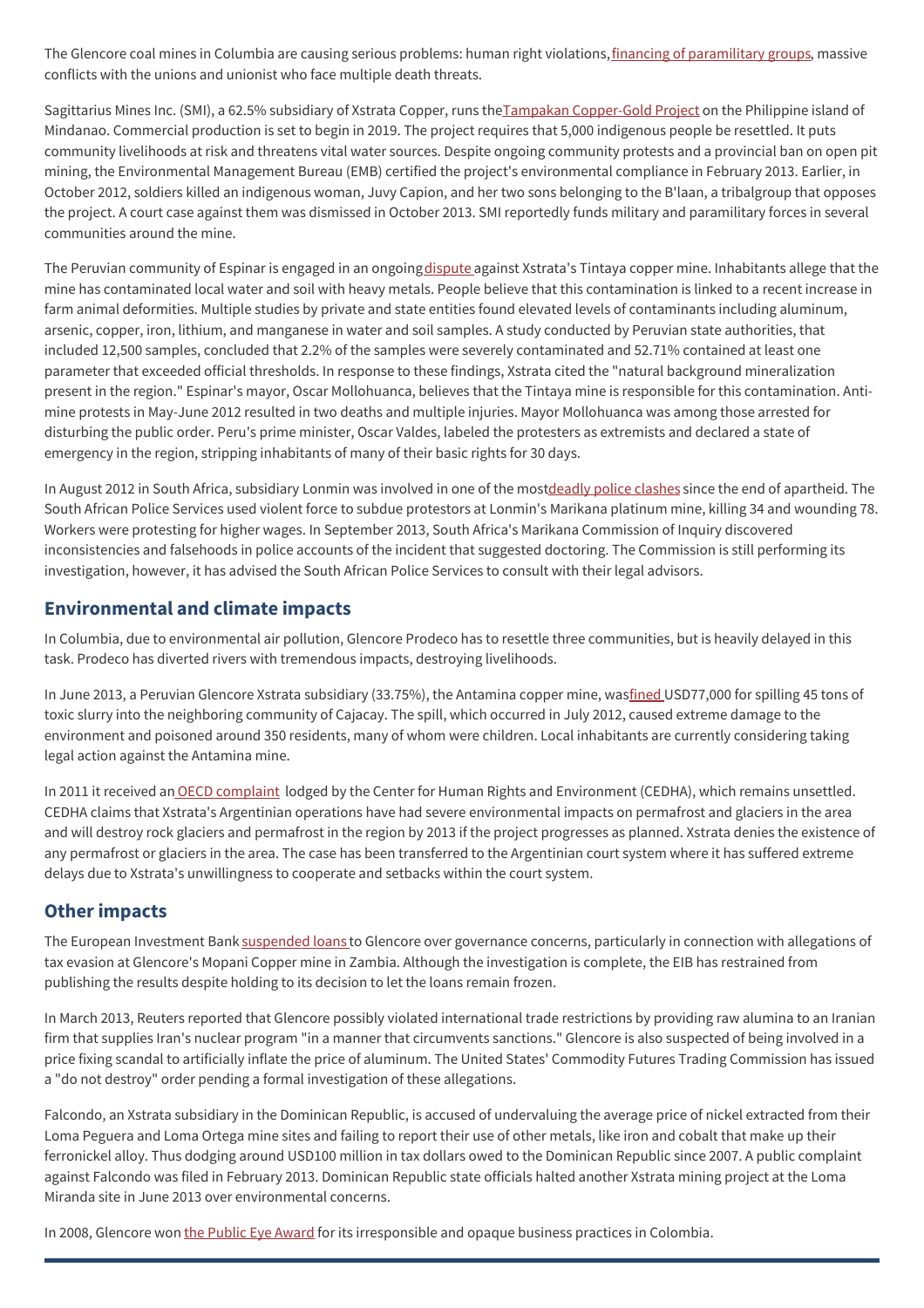## **Updates**

### **Glencore says seven dead after Congo mine-wall collapse last week**

#### Mar 17 2016

Katanga Mining, a majority-owned unit of global miner Glencore, said a collapsed wall at an open-pit mine in southeastern Democratic Republic of Congo had killed all seven people who were there at the time of the incident last week. The Swiss company, which has so far recovered three bodies from the site, said it had ended the search for the other four following a 10-day effort (source: [Reuters\).](http://www.reuters.com/article/us-katanga-mng-casualties-idUSKCN0WJ1XN)

### **S&P downgrades Glencore to just above junk**

#### Feb 4 2016

Standard & Poor's has downgraded Glencore's debt to one notch above junk, citing the "challenging outlook" for the mining industry and increasing uncertainty about demand from China, the world's biggest consumer of raw materials.

## **Financiers**

| <b>Banks</b>                                                                                               |                                                                                                                          |               |                              |
|------------------------------------------------------------------------------------------------------------|--------------------------------------------------------------------------------------------------------------------------|---------------|------------------------------|
| <b>ABN AMRO</b> Netherlands profile                                                                        |                                                                                                                          |               | Details $\nabla$             |
| Debt - corporate loan<br>source: Banks and Coal Spreadsheet, Profundo, 2014                                | EUR 189.1 million                                                                                                        | $2005 - 2013$ |                              |
| Uncategorised<br>shares/bonds underwriter or manager<br>source: Banks and Coal Spreadsheet, Profundo, 2014 | EUR 27.3 million                                                                                                         | 2005 - 2013   |                              |
| Debt - corporate loan<br>source: Fair Bank Guide<br>link                                                   | USD 1.570.11 million<br>ABN AMRO provided a total amount USD 1,570.11 million in loans to Glencore between 2013 and 2016 |               |                              |
| <b>ANZ</b> Australia profile                                                                               |                                                                                                                          |               | Details $\blacktriangledown$ |
| Debt - corporate loan<br>source: Banks and Coal Spreadsheet, Profundo, 2014                                | EUR 379.9 million                                                                                                        | $2005 - 2013$ |                              |
| Uncategorised<br>shares/bonds underwriter or manager<br>source: Banks and Coal Spreadsheet, Profundo, 2014 | EUR 64.9 million                                                                                                         | $2005 - 2013$ |                              |
| Agricultural Bank of China China profile                                                                   |                                                                                                                          |               | Details $\blacktriangledown$ |
| Debt - corporate loan<br>source: Banks and Coal Spreadsheet, Profundo, 2014                                | EUR 138.3 million                                                                                                        | 2005 - 2013   |                              |
| <b>BBVA</b> Spain profile                                                                                  |                                                                                                                          |               | Details $\nabla$             |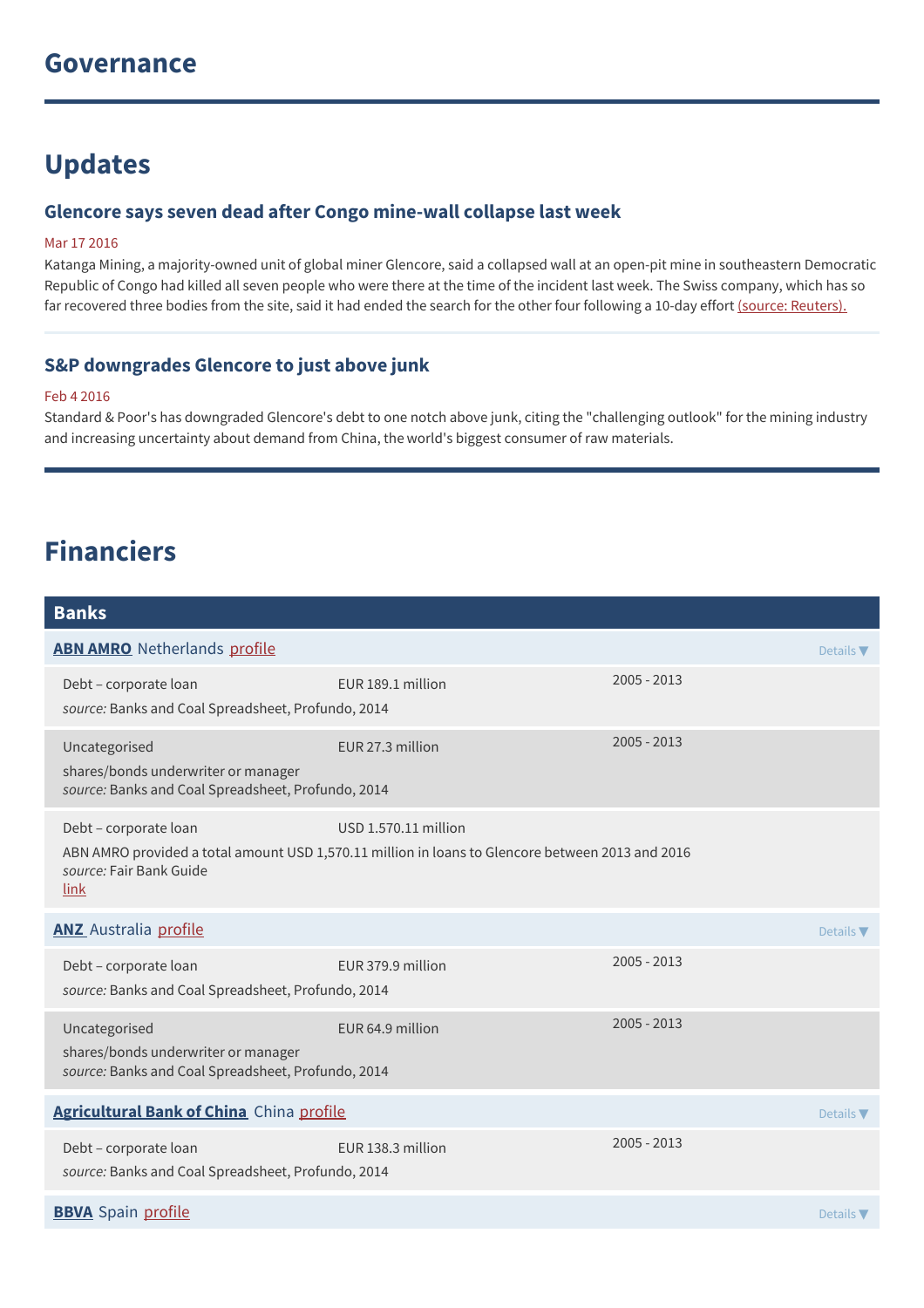| Debt - corporate loan<br>source: Banks and Coal Spreadsheet, Profundo, 2014                                | EUR 355.1 million | $2005 - 2013$ |                              |
|------------------------------------------------------------------------------------------------------------|-------------------|---------------|------------------------------|
| <b>BNP Paribas</b> France profile                                                                          |                   |               | Details $\nabla$             |
| Debt - corporate loan<br>source: Banks and Coal Spreadsheet, Profundo, 2014                                | EUR 618.9 million | $2005 - 2013$ |                              |
| Uncategorised<br>shares/bonds underwriter or manager<br>source: Banks and Coal Spreadsheet, Profundo, 2014 | EUR 613.4 million | 2005 - 2013   |                              |
| <b>BPCE Group</b> France profile                                                                           |                   |               | Details $\nabla$             |
| Debt - corporate loan<br>source: Banks and Coal Spreadsheet, Profundo, 2014                                | EUR 136 million   | 2005 - 2013   |                              |
| Uncategorised<br>shares/bonds underwriter or manager<br>source: Banks and Coal Spreadsheet, Profundo, 2014 | EUR 27.3 million  | 2005 - 2013   |                              |
| <b>Banco Bradesco</b> Brazil profile                                                                       |                   |               | Details $\blacktriangledown$ |
| Debt - corporate loan<br>source: Banks and Coal Spreadsheet, Profundo, 2014                                | EUR 91.1 million  | $2005 - 2013$ |                              |
| <b>Banco do Brasil Brazil profile</b>                                                                      |                   |               | Details $\nabla$             |
| Debt - corporate loan<br>source: Banks and Coal Spreadsheet, Profundo, 2014                                | EUR 106.4 million | 2005 - 2013   |                              |
| <b>Bank Mandiri</b> Indonesia profile                                                                      |                   |               | Details $\blacktriangledown$ |
| Debt - corporate loan<br>source: Banks and Coal Spreadsheet, Profundo, 2014                                | EUR 17.6 million  | 2005 - 2013   |                              |
| <b>Bank of America</b> United States profile                                                               |                   |               | Details $\blacktriangledown$ |
| Debt - corporate loan<br>source: Banks and Coal Spreadsheet, Profundo, 2014                                | EUR 339.3 million | 2005 - 2013   |                              |
| Uncategorised<br>shares/bonds underwriter or manager<br>source: Banks and Coal Spreadsheet, Profundo, 2014 | EUR 490.2 million | 2005 - 2013   |                              |
| <b>Bank of China</b> China profile                                                                         |                   |               | Details $\nabla$             |
| Debt - corporate loan<br>source: Banks and Coal Spreadsheet, Profundo, 2014                                | EUR 17.6 million  | 2005 - 2013   |                              |
| Uncategorised<br>shares/bonds underwriter or manager<br>source: Banks and Coal Spreadsheet, Profundo, 2014 | EUR 27.3 million  | $2005 - 2013$ |                              |
| <b>Bank of Montreal (BMO)</b> Canada profile                                                               |                   |               | Details $\blacktriangledown$ |
| Debt - corporate loan<br>source: Banks and Coal Spreadsheet, Profundo, 2014                                | EUR 171.4 million | 2005 - 2013   |                              |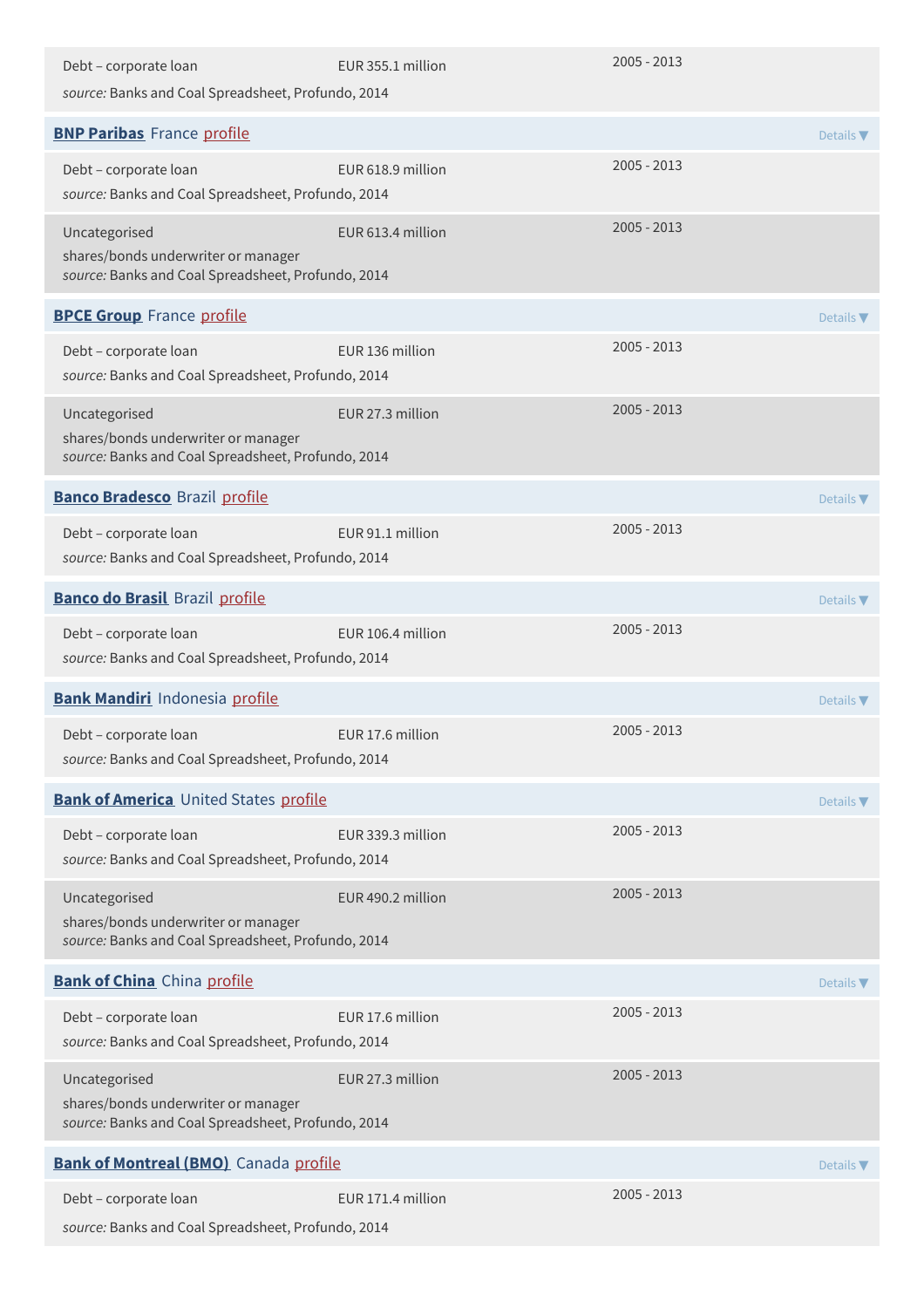| <b>Barclays</b> United Kingdom profile                                                                     |                   |               | Details $\nabla$             |
|------------------------------------------------------------------------------------------------------------|-------------------|---------------|------------------------------|
| Debt - corporate loan<br>source: Banks and Coal Spreadsheet, Profundo, 2014                                | EUR 752.9 million | $2005 - 2013$ |                              |
| Uncategorised<br>shares/bonds underwriter or manager<br>source: Banks and Coal Spreadsheet, Profundo, 2014 | EUR 236.8 million | $2005 - 2013$ |                              |
| <b>Caixabank</b> Spain profile                                                                             |                   |               | Details $\nabla$             |
| Debt - corporate loan<br>source: Banks and Coal Spreadsheet, Profundo, 2014                                | EUR 17.6 million  | $2005 - 2013$ |                              |
| <b>Canadian Imperial Bank of Commerce (CIBC)</b> Canada profile                                            |                   |               | Details $\nabla$             |
| Debt - corporate loan<br>source: Banks and Coal Spreadsheet, Profundo, 2014                                | EUR 47.6 million  | 2005 - 2013   |                              |
| <b>China Construction Bank</b> China profile                                                               |                   |               | Details $\nabla$             |
| Debt - corporate loan<br>source: Banks and Coal Spreadsheet, Profundo, 2014                                | EUR 17.6 million  | 2005 - 2013   |                              |
| <b>China Development Bank</b> China profile                                                                |                   |               | Details $\nabla$             |
| Debt - corporate loan<br>source: Banks and Coal Spreadsheet, Profundo, 2014                                | EUR 17.6 million  | 2005 - 2013   |                              |
| <b>Citi</b> United States profile                                                                          |                   |               | Details $\blacktriangledown$ |
| Debt - corporate loan<br>source: Banks and Coal Spreadsheet, Profundo, 2014                                | EUR 579 million   | $2005 - 2013$ |                              |
| Uncategorised<br>shares/bonds underwriter or manager<br>source: Banks and Coal Spreadsheet, Profundo, 2014 | EUR 579.6 million | 2005 - 2013   |                              |
| <b>Commerzbank AG</b> Germany profile                                                                      |                   |               | Details $\nabla$             |
| Debt - corporate loan<br>source: Banks and Coal Spreadsheet, Profundo, 2014                                | EUR 481.5 million | 2005 - 2013   |                              |
| Uncategorised<br>shares/bonds underwriter or manager<br>source: Banks and Coal Spreadsheet, Profundo, 2014 | EUR 50.7 million  | $2005 - 2013$ |                              |
| <b>Commonwealth Bank of Australia</b> Australia profile                                                    |                   |               | Details $\blacktriangledown$ |
| Debt - corporate loan<br>source: Banks and Coal Spreadsheet, Profundo, 2014                                | EUR 326.1 million | 2005 - 2013   |                              |
| <b>Credit Suisse Group</b> Switzerland profile                                                             |                   |               | Details $\nabla$             |
| Debt - corporate loan<br>source: Banks and Coal Spreadsheet, Profundo, 2014                                | EUR 269.5 million | 2005 - 2013   |                              |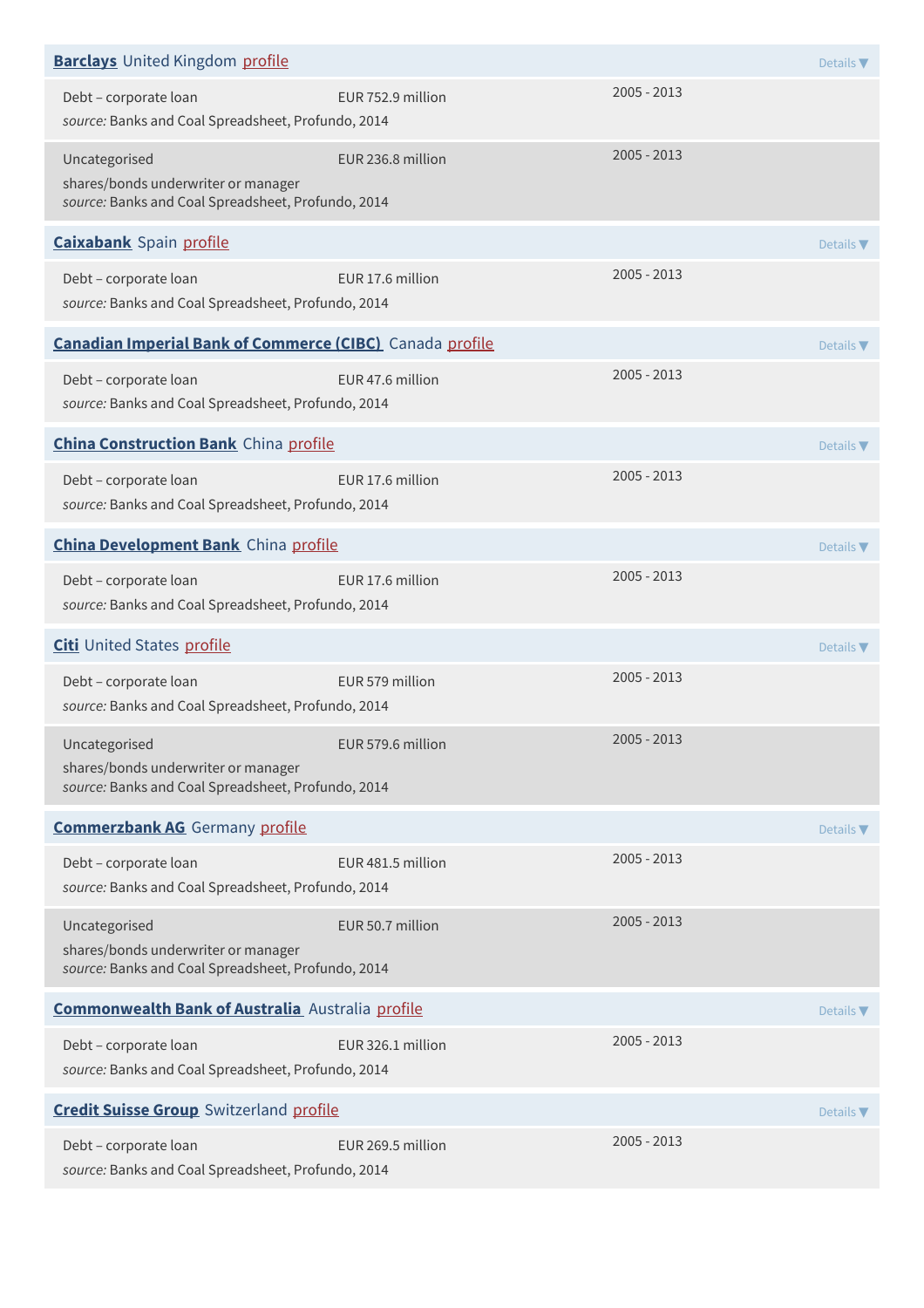| Uncategorised<br>shares/bonds underwriter or manager<br>source: Banks and Coal Spreadsheet, Profundo, 2014 | EUR 621 million     | 2005 - 2013   |                              |
|------------------------------------------------------------------------------------------------------------|---------------------|---------------|------------------------------|
| <b>Crédit Agricole</b> France profile                                                                      |                     |               | Details $\nabla$             |
| Debt - corporate loan<br>source: Banks and Coal Spreadsheet, Profundo, 2014                                | EUR 429.2 million   | $2005 - 2013$ |                              |
| Uncategorised<br>source: Banks and Coal Spreadsheet, Profundo, 2014                                        | EUR 50.7 million    | $2005 - 2013$ |                              |
| <b>DZ Bank</b> Germany profile                                                                             |                     |               | Details $\nabla$             |
| Debt - corporate loan<br>source: Banks and Coal Spreadsheet, Profundo, 2014                                | EUR 112.8 million   | $2005 - 2013$ |                              |
| <b>Deutsche Bank</b> Germany profile                                                                       |                     |               | Details $\nabla$             |
| Debt - corporate loan<br>source: Banks and Coal Spreadsheet, Profundo, 2014                                | EUR 701.2 million   | $2005 - 2013$ |                              |
| Uncategorised<br>shares/bonds underwriter or manager<br>source: Banks and Coal Spreadsheet, Profundo, 2014 | EUR 1,274.3 million | $2005 - 2013$ |                              |
| Debt - corporate loan<br>source: link                                                                      | EUR 937 million     | November 2013 |                              |
| Uncategorised<br>shares/bonds underwriter or manager<br>source: link                                       | EUR 99 million      | November 2013 |                              |
| FirstRand Bank Ltd South Africa profile                                                                    |                     |               | Details $\nabla$             |
| Debt - corporate loan<br>source: Banks and Coal Spreadsheet, Profundo, 2014                                | EUR 91.1 million    | $2005 - 2013$ |                              |
| Goldman Sachs United States profile                                                                        |                     |               | Details $\nabla$             |
| Debt - corporate loan<br>source: Banks and Coal Spreadsheet, Profundo, 2014                                | EUR 32.9 million    | $2005 - 2013$ |                              |
| Uncategorised<br>shares/bonds underwriter or manager<br>source: Banks and Coal Spreadsheet, Profundo, 2014 | EUR 44.5 million    | $2005 - 2013$ |                              |
| <b>HSBC</b> United Kingdom profile                                                                         |                     |               | Details $\nabla$             |
| Debt - corporate loan<br>source: Banks and Coal Spreadsheet, Profundo, 2014                                | EUR 417.2 million   | $2005 - 2013$ |                              |
| Uncategorised<br>shares/bonds underwriter or manager<br>source: Banks and Coal Spreadsheet, Profundo, 2014 | EUR 146.5 million   | $2005 - 2013$ |                              |
| Helaba Germany profile                                                                                     |                     |               | Details $\blacktriangledown$ |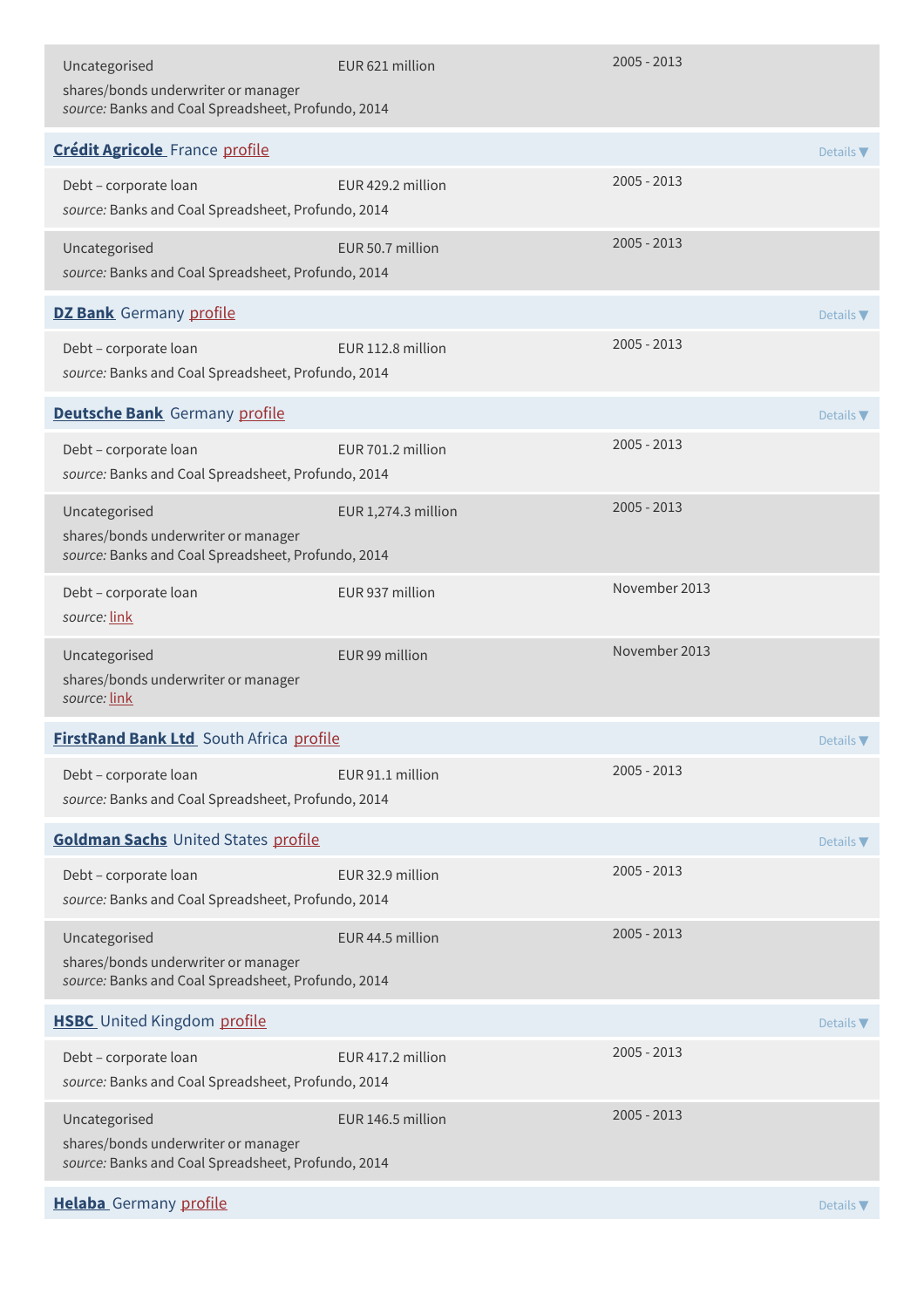| Debt - corporate loan                                                                                      | EUR 144.7 million                                                                                                                                                                                                                                  | 2005 - 2013   |                              |
|------------------------------------------------------------------------------------------------------------|----------------------------------------------------------------------------------------------------------------------------------------------------------------------------------------------------------------------------------------------------|---------------|------------------------------|
| source: Banks and Coal Spreadsheet, Profundo, 2014                                                         |                                                                                                                                                                                                                                                    |               |                              |
| <b>ICICI Bank India profile</b>                                                                            |                                                                                                                                                                                                                                                    |               | Details $\blacktriangledown$ |
| Debt - corporate loan<br>source: Banks and Coal Spreadsheet, Profundo, 2014                                | EUR 3.2 million                                                                                                                                                                                                                                    | 2005 - 2013   |                              |
| <b>ING</b> Netherlands profile                                                                             |                                                                                                                                                                                                                                                    |               | Details $\nabla$             |
| Debt - corporate loan<br>source: Banks and Coal Spreadsheet, Profundo, 2014                                | EUR 312.2 million                                                                                                                                                                                                                                  | 2005 - 2013   |                              |
| Uncategorised<br>shares/bonds underwriter or manager<br>source: Banks and Coal Spreadsheet, Profundo, 2014 | EUR 150.5 million                                                                                                                                                                                                                                  | 2005 - 2013   |                              |
| Debt - corporate loan<br>source: link                                                                      | FUR 746 million<br>ING provided a total of EUR 746 million of loans to Glencore between January 2011 and November 2013                                                                                                                             | November 2013 |                              |
| Uncategorised<br>shares/bonds underwriter or manager<br>source: link                                       | EUR 632 million                                                                                                                                                                                                                                    | November 2013 |                              |
| Debt - corporate loan<br>source: Fair Bank Guide<br>link                                                   | USD 2.498.18 million<br>ING provided a total of USD 2,498.18 million of loans to Glencore between Januari 2013 and December 2016. Note: there is an<br>overlap of EUR 363.85 million with the EUR 746 million loans January 2011 and November 2013 |               |                              |
| <b>Industrial and Commercial Bank of China (ICBC)</b> China profile                                        |                                                                                                                                                                                                                                                    |               | Details $\nabla$             |
| Debt - corporate loan<br>source: Banks and Coal Spreadsheet, Profundo, 2014                                | FUR 94.4 million                                                                                                                                                                                                                                   | 2005 - 2013   |                              |
| <b>Intesa Sanpaolo Italy profile</b>                                                                       |                                                                                                                                                                                                                                                    |               | Details $\nabla$             |
| Debt - corporate loan<br>source: Banks and Coal Spreadsheet, Profundo, 2014                                | EUR 215.9 million                                                                                                                                                                                                                                  | 2005 - 2013   |                              |
| Itaú-Unibanco Brazil profile                                                                               |                                                                                                                                                                                                                                                    |               |                              |
|                                                                                                            |                                                                                                                                                                                                                                                    |               | Details $\blacktriangledown$ |
| Debt - corporate loan<br>source: Banks and Coal Spreadsheet, Profundo, 2014                                | EUR 73.5 million                                                                                                                                                                                                                                   | 2005 - 2013   |                              |
| JPMorgan Chase United States profile                                                                       |                                                                                                                                                                                                                                                    |               | Details $\blacktriangledown$ |
| Debt - corporate loan<br>source: Banks and Coal Spreadsheet, Profundo, 2014                                | EUR 602.2 million                                                                                                                                                                                                                                  | 2005 - 2013   |                              |
| Uncategorised<br>shares/bonds underwriter or manager<br>source: Banks and Coal Spreadsheet, Profundo, 2014 | EUR 1,167.3 million                                                                                                                                                                                                                                | 2005 - 2013   |                              |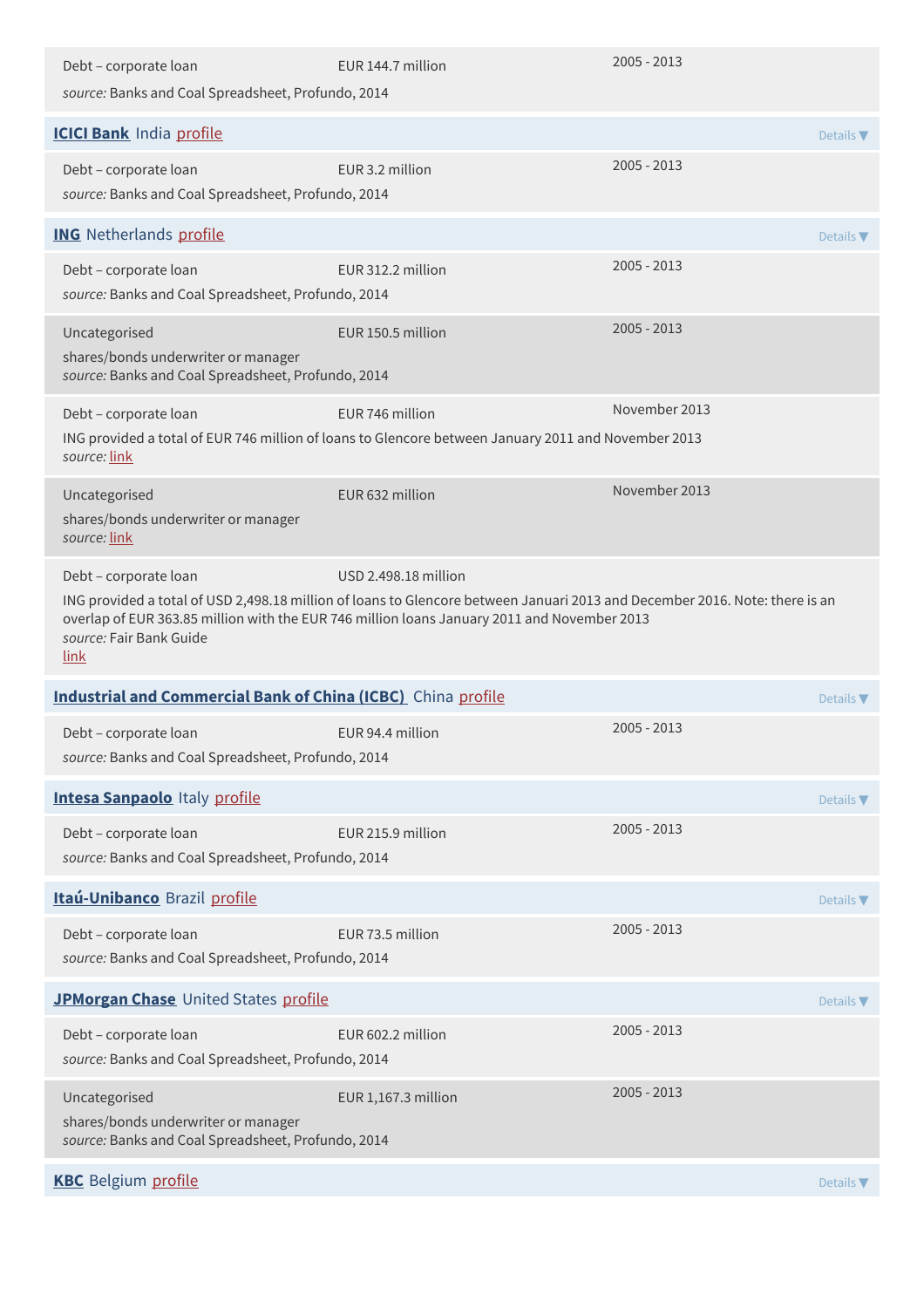| Debt - corporate loan<br>source: Banks and Coal Spreadsheet, Profundo, 2014                                | EUR 106.4 million | $2005 - 2013$ |                              |
|------------------------------------------------------------------------------------------------------------|-------------------|---------------|------------------------------|
| <b>KfW</b> Germany profile                                                                                 |                   |               | Details $\nabla$             |
| Debt - corporate loan<br>source: Banks and Coal Spreadsheet, Profundo, 2014                                | EUR 138.3 million | 2005 - 2013   |                              |
| <b>Landesbank Baden-Württemberg</b> Germany profile                                                        |                   |               | Details $\blacktriangledown$ |
| Debt - corporate loan<br>source: Banks and Coal Spreadsheet, Profundo, 2014                                | EUR 153.5 million | $2005 - 2013$ |                              |
| Lloyds Banking Group United Kingdom profile                                                                |                   |               | Details $\blacktriangledown$ |
| Debt - corporate loan<br>source: Banks and Coal Spreadsheet, Profundo, 2014                                | EUR 568.3 million | $2005 - 2013$ |                              |
| Uncategorised<br>shares/bonds underwriter or manager<br>source: Banks and Coal Spreadsheet, Profundo, 2014 | EUR 135.1 million | $2005 - 2013$ |                              |
| Macquarie bank Australia profile                                                                           |                   |               | Details $\nabla$             |
| Debt - corporate loan<br>source: Banks and Coal Spreadsheet, Profundo, 2014                                | EUR 91.1 million  | $2005 - 2013$ |                              |
| Mediobanca Italy profile                                                                                   |                   |               | Details $\blacktriangledown$ |
| Debt - corporate loan<br>source: Banks and Coal Spreadsheet, Profundo, 2014                                | EUR 73.5 million  | 2005 - 2013   |                              |
| Mitsubishi UFJ Financial Group (MUFG) Japan profile                                                        |                   |               | Details $\nabla$             |
| Debt - corporate loan<br>source: Banks and Coal Spreadsheet, Profundo, 2014                                | EUR 470.3 million | 2005 - 2013   |                              |
| Uncategorised<br>shares/bonds underwriter or manager<br>source: Banks and Coal Spreadsheet, Profundo, 2014 | EUR 76.8 million  | $2005 - 2013$ |                              |
| Mizuho Japan profile                                                                                       |                   |               | Details $\nabla$             |
| Debt - corporate loan<br>source: Banks and Coal Spreadsheet, Profundo, 2014                                | EUR 423.7 million | 2005 - 2013   |                              |
| Uncategorised<br>shares/bonds underwriter or manager<br>source: Banks and Coal Spreadsheet, Profundo, 2014 | EUR 39.9 million  | 2005 - 2013   |                              |
| Morgan Stanley United States profile                                                                       |                   |               | Details $\nabla$             |
| Debt - corporate loan<br>source: Banks and Coal Spreadsheet, Profundo, 2014                                | EUR 372.9 million | 2005 - 2013   |                              |
| Uncategorised<br>shares/bonds underwriter or manager<br>source: Banks and Coal Spreadsheet, Profundo, 2014 | EUR 434.2 million | 2005 - 2013   |                              |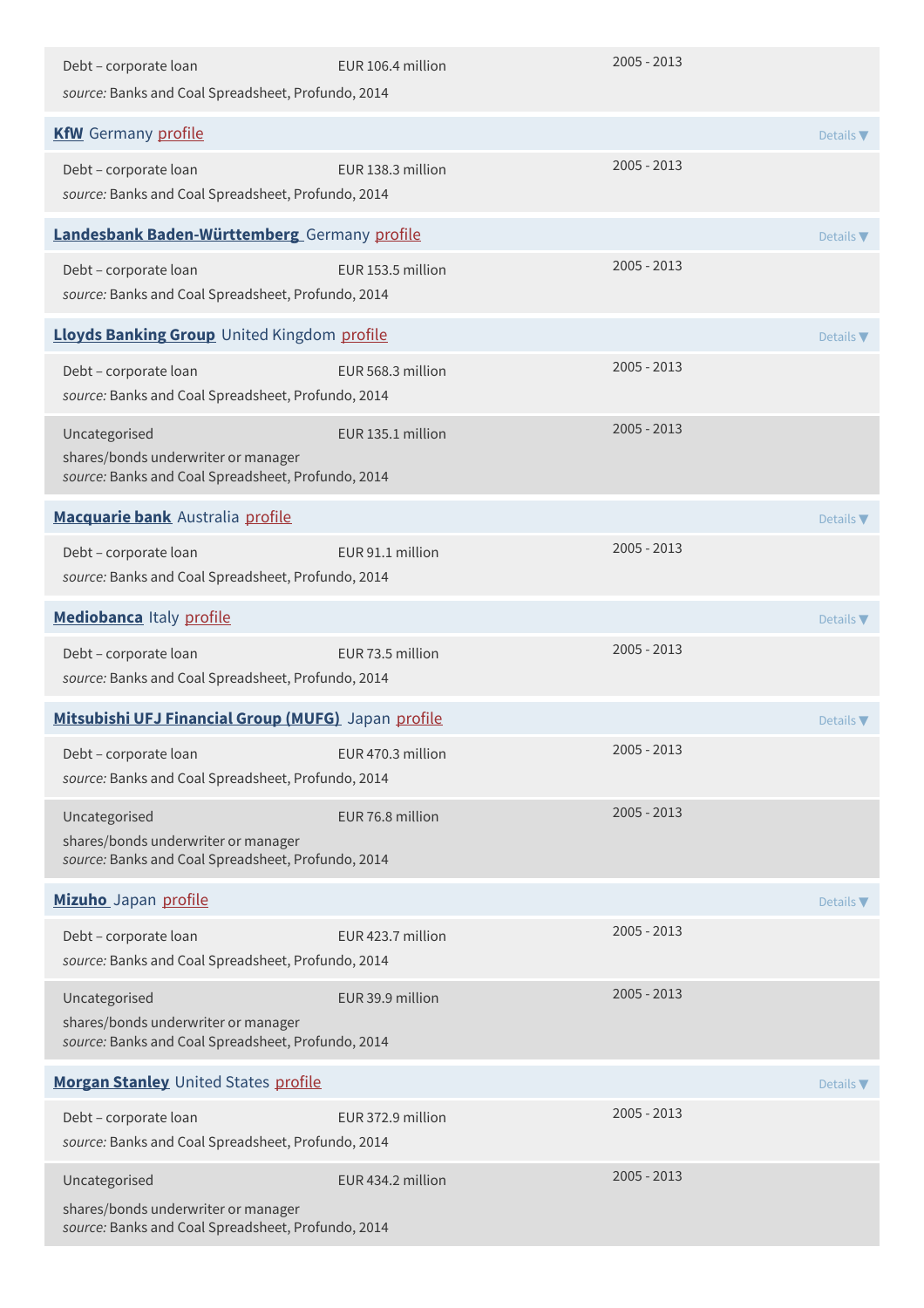| <b>NatWest</b> United Kingdom profile                                                                      |                                                                                                                           |             | Details V                    |
|------------------------------------------------------------------------------------------------------------|---------------------------------------------------------------------------------------------------------------------------|-------------|------------------------------|
| Debt - corporate loan<br>source: Banks and Coal Spreadsheet, Profundo, 2014                                | EUR 740.8 million                                                                                                         | 2005 - 2013 |                              |
| Uncategorised<br>shares/bonds underwriter or manager<br>source: Banks and Coal Spreadsheet, Profundo, 2014 | EUR 345.1 million                                                                                                         | 2005 - 2013 |                              |
| National Australia Bank Australia profile                                                                  |                                                                                                                           |             | Details $\nabla$             |
| Debt - corporate loan<br>source: Banks and Coal Spreadsheet, Profundo, 2014                                | EUR 257.8 million                                                                                                         | 2005 - 2013 |                              |
| <b>Nedbank Group</b> South Africa profile                                                                  |                                                                                                                           |             | Details $\nabla$             |
| Debt - corporate loan<br>source: Banks and Coal Spreadsheet, Profundo, 2014                                | EUR 91.1 million                                                                                                          | 2005 - 2013 |                              |
| Rabobank Netherlands profile                                                                               |                                                                                                                           |             | Details $\blacktriangledown$ |
| Debt - corporate loan<br>source: Banks and Coal Spreadsheet, Profundo, 2014                                | EUR 269.5 million                                                                                                         | 2005 - 2013 |                              |
| Uncategorised<br>shares/bonds underwriter or manager<br>source: Banks and Coal Spreadsheet, Profundo, 2014 | EUR 27.3 million                                                                                                          | 2005 - 2013 |                              |
|                                                                                                            |                                                                                                                           |             |                              |
| Debt - corporate loan<br>source: Fair Bank Guide<br><u>link</u>                                            | USD 2.190.18 million<br>Rabobank provided a total amount USD 2,190.18 millions in loans to Glencore between 2013 and 2016 |             |                              |
| Raiffeisen Zentralbank Austria AG                                                                          |                                                                                                                           |             | Details $\nabla$             |
| Debt - corporate loan<br>source: Banks and Coal Spreadsheet, Profundo, 2014                                | EUR 134.7 million                                                                                                         | 2005 - 2013 |                              |
| Royal Bank of Canada (RBC) Canada profile                                                                  |                                                                                                                           |             | Details $\nabla$             |
| Debt - corporate loan<br>source: Banks and Coal Spreadsheet, Profundo, 2014                                | EUR 309.4 million                                                                                                         | 2005 - 2013 |                              |
| Uncategorised<br>shares/bonds underwriter or manager<br>source: Banks and Coal Spreadsheet, Profundo, 2014 | EUR 11.9 million                                                                                                          | 2005 - 2013 |                              |
| <b>Santander</b> Spain profile                                                                             |                                                                                                                           |             | Details $\nabla$             |
| Debt - corporate loan<br>source: Banks and Coal Spreadsheet, Profundo, 2014                                | EUR 381.6 million                                                                                                         | 2005 - 2013 |                              |
| Uncategorised<br>shares/bonds underwriter or manager<br>source: Banks and Coal Spreadsheet, Profundo, 2014 | EUR 84.7 million                                                                                                          | 2005 - 2013 |                              |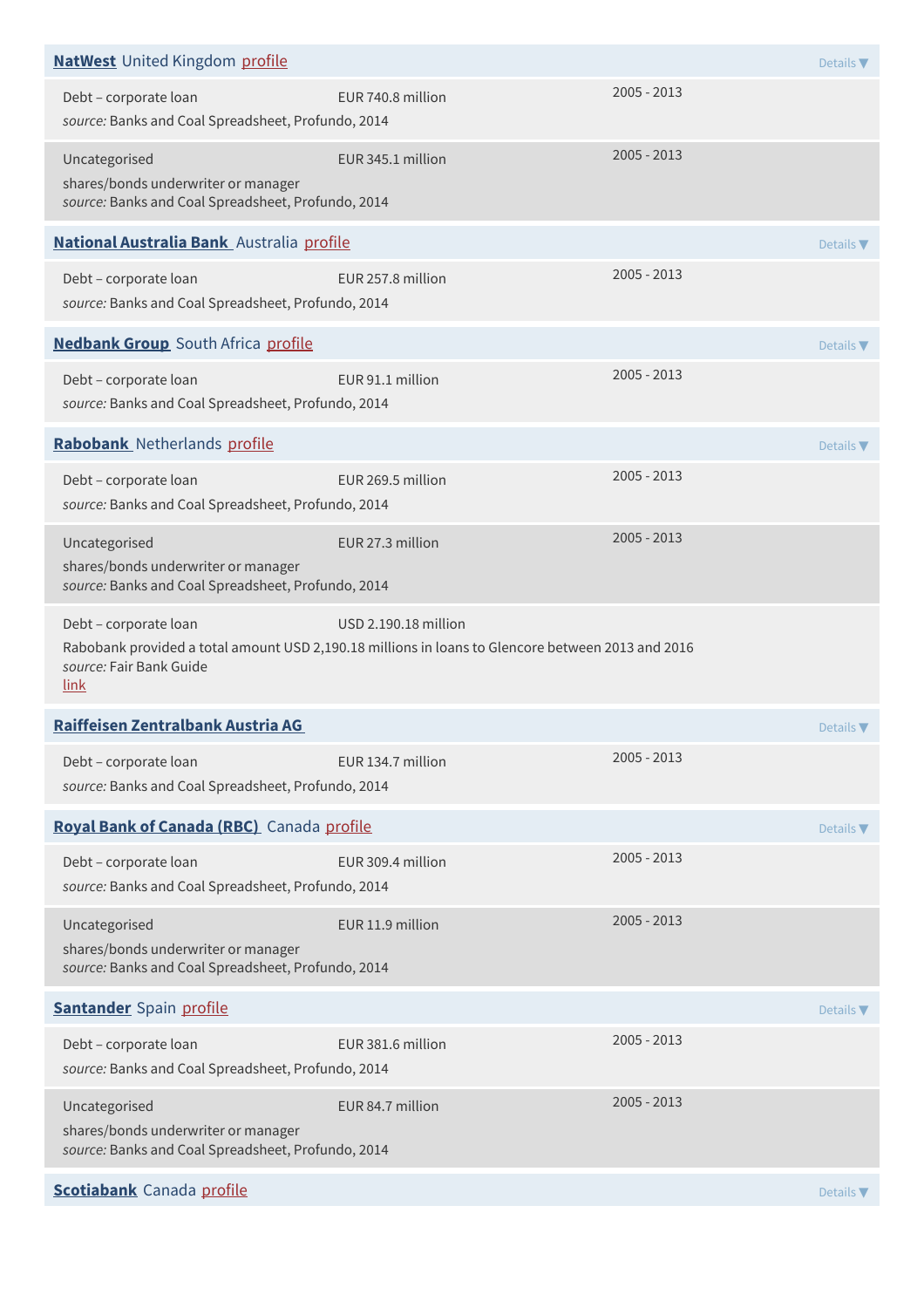| Debt - corporate loan<br>source: Banks and Coal Spreadsheet, Profundo, 2014                                | EUR 270.1 million | $2005 - 2013$ |                              |
|------------------------------------------------------------------------------------------------------------|-------------------|---------------|------------------------------|
| Skandinaviska Enskilda Banken (SEB) Sweden profile                                                         |                   |               | Details $\blacktriangledown$ |
| Debt - corporate loan<br>source: Banks and Coal Spreadsheet, Profundo, 2014                                | EUR 112.8 million | $2005 - 2013$ |                              |
| Société Générale France profile                                                                            |                   |               | Details $\nabla$             |
| Debt - corporate loan<br>source: Banks and Coal Spreadsheet, Profundo, 2014                                | EUR 339.3         | $2005 - 2013$ |                              |
| Uncategorised<br>source: Banks and Coal Spreadsheet, Profundo, 2014                                        | EUR 27.3 million  | 2005 - 2013   |                              |
| <b>Standard Bank</b> South Africa profile                                                                  |                   |               | Details $\nabla$             |
| Debt - corporate loan<br>source: Banks and Coal Spreadsheet, Profundo, 2014                                | EUR 29.4 million  | 2005 - 2013   |                              |
| <b>Standard Chartered</b> United Kingdom profile                                                           |                   |               | Details $\nabla$             |
| Debt - corporate loan<br>source: Banks and Coal Spreadsheet, Profundo, 2014                                | EUR 353.6 million | 2005 - 2013   |                              |
| Uncategorised<br>shares/bonds underwriter or manager<br>source: Banks and Coal Spreadsheet, Profundo, 2014 | EUR 27.3 million  | $2005 - 2013$ |                              |
| <b>State Bank of India India profile</b>                                                                   |                   |               | Details $\nabla$             |
| Debt - corporate loan<br>source: Banks and Coal Spreadsheet, Profundo, 2014                                | EUR 91.1 million  | 2005 - 2013   |                              |
| <b>Sumitomo Mitsui Banking Corporation (SMBC)</b> Japan profile                                            |                   |               | Details $\blacktriangledown$ |
| Debt - corporate loan<br>source: Banks and Coal Spreadsheet, Profundo, 2014                                | EUR 444.1 million | $2005 - 2013$ |                              |
| Uncategorised<br>shares/bonds underwriter or manager<br>source: Banks and Coal Spreadsheet, Profundo, 2014 | EUR 64.9 million  | $2005 - 2013$ |                              |
| Toronto Dominion Bank Group -- Second, unofficial entry - do not use                                       |                   |               | Details $\blacktriangledown$ |
| Debt - corporate loan<br>source: Banks and Coal Spreadsheet, Profundo, 2014                                | EUR 355.1 million | $2005 - 2013$ |                              |
| Uncategorised<br>shares/bonds underwriter or manager<br>source: Banks and Coal Spreadsheet, Profundo, 2014 | EUR 64.9 million  | $2005 - 2013$ |                              |
| <b>UBS</b> Switzerland profile                                                                             |                   |               | Details $\nabla$             |
| Debt - corporate loan<br>source: Banks and Coal Spreadsheet, Profundo, 2014                                | EUR 227 million   | $2005 - 2013$ |                              |